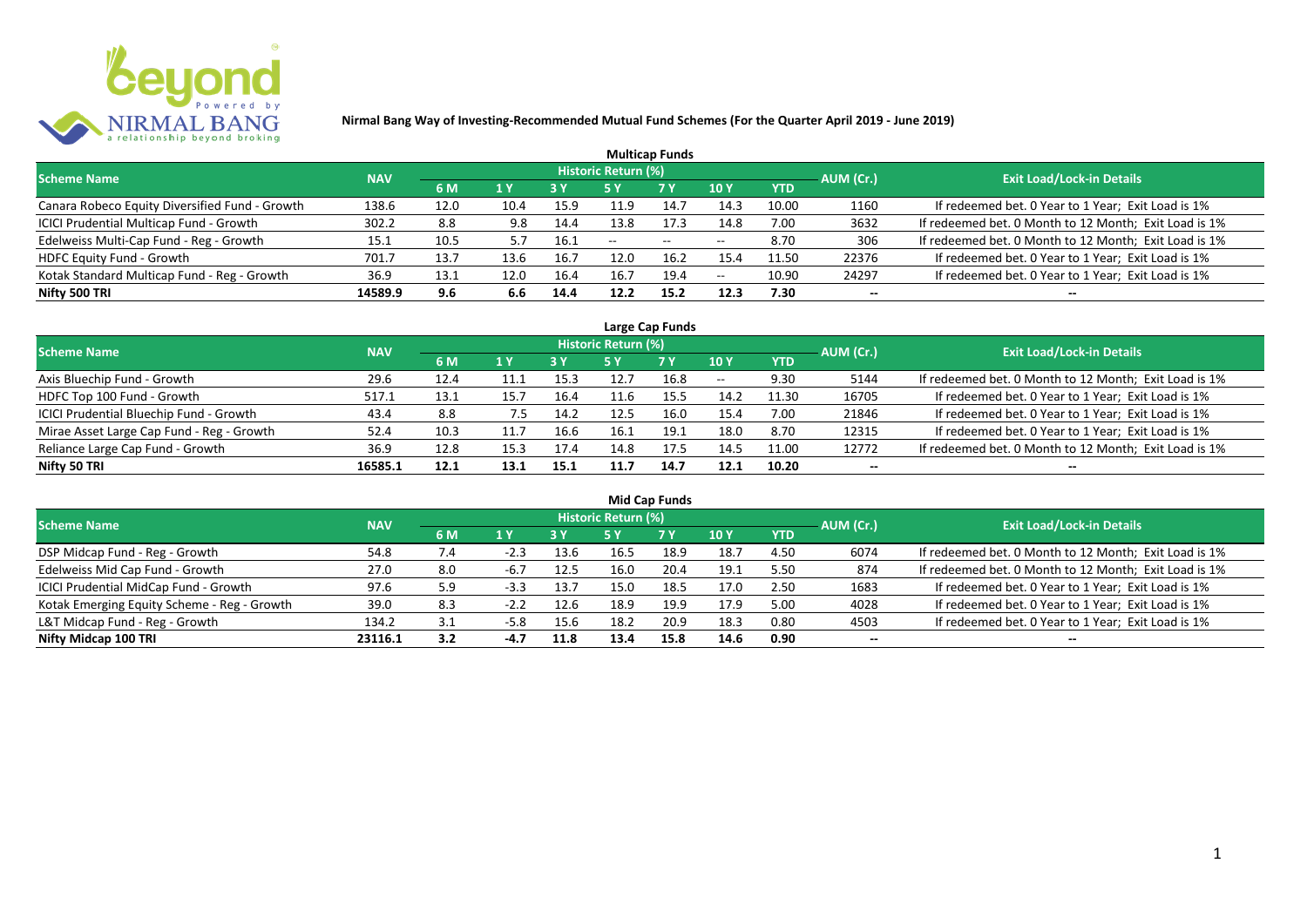

|                                           |            |      |        |      |                     | Large & Midcap |      |            |           |                                                    |
|-------------------------------------------|------------|------|--------|------|---------------------|----------------|------|------------|-----------|----------------------------------------------------|
| <b>Scheme Name</b>                        | <b>NAV</b> |      |        |      | Historic Return (%) |                |      |            | AUM (Cr.) | <b>Exit Load/Lock-in Details</b>                   |
|                                           |            | 6 M  |        |      |                     | 7 V            | 10Y  | <b>YTD</b> |           |                                                    |
| Canara Robeco Emerging Equities - Growth  | 96.3       | 10.3 | 2.0    | 17.1 | 20.3                | 23.2           | 21.7 | 8.20       | 4675      | If redeemed bet. 0 Year to 1 Year; Exit Load is 1% |
| IDFC Core Equity Fund - Reg - Growth      | 46.0       | 6.8  | ⊥.b    | 13.5 | 12.1                | 14.6           | 11.2 | 4.30       | 2954      | If redeemed bet. 0 Day to 365 Day; Exit Load is 1% |
| Principal Emerging Bluechip Fund - Growth | 105.3      | 5.8  | $-3.5$ | 15.2 |                     |                | 18.8 | 4.20       | 2190      | If redeemed bet. 0 Year to 1 Year; Exit Load is 1% |
| NIFTY Large Midcap 250 TRI                | 7345.1     | 7.4  | 3.4    | 14.8 | 14.0                | 16.9           | 14.1 | 5.00       | --        | $- -$                                              |

|                                                |            |      |     |      |                     | <b>Focused Funds</b> |       |            |           |                                                       |
|------------------------------------------------|------------|------|-----|------|---------------------|----------------------|-------|------------|-----------|-------------------------------------------------------|
| <b>Scheme Name</b>                             | <b>NAV</b> |      |     |      | Historic Return (%) |                      |       |            | AUM (Cr.) | <b>Exit Load/Lock-in Details</b>                      |
|                                                |            | 6 M  | 1 V |      |                     | 7 Y                  | 10Y   | <b>YTD</b> |           |                                                       |
| Axis Focused 25 Fund - Growth                  | 28.3       | 9.3  | 2.9 | 16.5 | 15.5                | $\sim$               | $- -$ | 5.40       | 7584      | If redeemed bet. 0 Month to 12 Month; Exit Load is 1% |
| <b>IDFC Focused Equity Fund - Reg - Growth</b> | 37.5       | 6.1  |     | 13.4 | 9.6                 | 12.0                 | 9.8   | 6.40       | 1632      | If redeemed bet. 0 Days to 365 Days; Exit Load is 1%  |
| SBI Focused Equity Fund - Growth               | 146.5      | 15.2 | 6.8 | 15.5 |                     | 18.2                 | 19.6  | 10.80      | 4234      | If redeemed bet. 0 Year to 1 Year; Exit Load is 1%    |
| <b>S&amp;P BSE 500</b>                         | 15523.6    | 9.0  |     | 13.1 | 10.8                | 13.6                 | 11.2  | 6.80       | --        | --                                                    |

| <b>Small Cap Funds</b>                         |            |     |              |                     |      |           |                          |            |           |                                                    |  |  |  |
|------------------------------------------------|------------|-----|--------------|---------------------|------|-----------|--------------------------|------------|-----------|----------------------------------------------------|--|--|--|
| <b>Scheme Name</b>                             | <b>NAV</b> |     |              | Historic Return (%) |      |           |                          |            | AUM (Cr.) | <b>Exit Load/Lock-in Details</b>                   |  |  |  |
|                                                |            | 6 M | 1 Y          |                     | 5 Y  | <b>7Y</b> | 10Y                      | <b>YTD</b> |           |                                                    |  |  |  |
| Franklin India Smaller Companies Fund - Growth | 54.9       | 6.9 | -8.,         | 9.9                 | 16.7 | 22.6      | 19.6                     | 4.60       | 7403      | If redeemed bet. 0 Year to 1 Year; Exit Load is 1% |  |  |  |
| HDFC Small Cap Fund - Growth                   | 44.2       | 5.7 | $-4.7$       | 18.3                | 17.3 | 19.2      | 17.0                     | 3.80       | 7660      | If redeemed bet. 0 Year to 1 Year; Exit Load is 1% |  |  |  |
| L&T Emerging Businesses Fund - Reg - Growth    | 24.5       | 1.0 | $-10.6$      | 17.9                | 17.9 | $\sim$    | $\overline{\phantom{a}}$ | $-1.20$    | 5989      | If redeemed bet. 0 Year to 1 Year; Exit Load is 1% |  |  |  |
| Reliance Small Cap Fund - Growth               | 41.2       | 4.1 | $-7.4$       | 16.8                | 20.5 | 24.6      | $- -$                    | 3.70       | 8050      | If redeemed bet. 0 Year to 1 Year; Exit Load is 1% |  |  |  |
| SBI Small Cap Fund - Growth                    | 52.1       | 6.1 | $-I_{\odot}$ | 17.0                | 24.7 | 25.9      | $- -$                    | 3.40       | 1992      | If redeemed bet. 0 Year to 1 Year; Exit Load is 1% |  |  |  |
| Nifty Smallcap 100 TRI                         | 8095.9     | 7.1 | $-15.5$      | 9.4                 |      | 12.1      | 11.0                     | 3.30       | $- -$     | --                                                 |  |  |  |

#### **ELSS Schemes (Tax Saving u/s 80-C)**

| <b>Scheme Name</b>                            | <b>NAV</b> |      |        | <b>Historic Return (%)</b> |      |            |                 | AUM (Cr.)  | <b>Exit Load/Lock-in Details</b> |       |
|-----------------------------------------------|------------|------|--------|----------------------------|------|------------|-----------------|------------|----------------------------------|-------|
|                                               |            | 6 M  | 1 Y    |                            | 5 Y  | <b>7 Y</b> | 10 <sub>1</sub> | <b>YTD</b> |                                  |       |
| Aditya Birla Sun Life Tax Relief 96 - Growth  | 31.8       | 6.0  | 1.1    | 13.0                       | 16.2 | 18.7       | 14.6            | 2.80       | 8685                             |       |
| Axis Long Term Equity Fund - Growth           | 45.3       | 9.2  | 4.7    | 13.6                       | 16.4 | 20.7       | $- -$           | 5.70       | 19109                            | Nil   |
| IDFC Tax Advantage (ELSS) Fund - Reg - Growth | 58.1       | 9.3  | $-0.7$ | 15.2                       | 15.4 | 18.6       | 15.6            | 7.70       | 1996                             | Ni    |
| Invesco India Tax Plan - Growth               | 51.7       | 7.4  | 3.4    | 13.3                       | 15.1 | 17.9       | 16.             | 5.50       | 839                              | Ni    |
| Mirae Asset Tax Saver Fund - Reg - Growth     | 18.0       | 10.3 | 10.0   | 20.1                       | $-$  | $\sim$     | $- -$           | 8.20       | 1949                             | Nil   |
| <b>S&amp;P BSE 200 TRI</b>                    | 5920.4     | 9.8  | 8.6    | 14.7                       | 12.4 | 15.4       | 12.8            | 7.50       | --                               | $- -$ |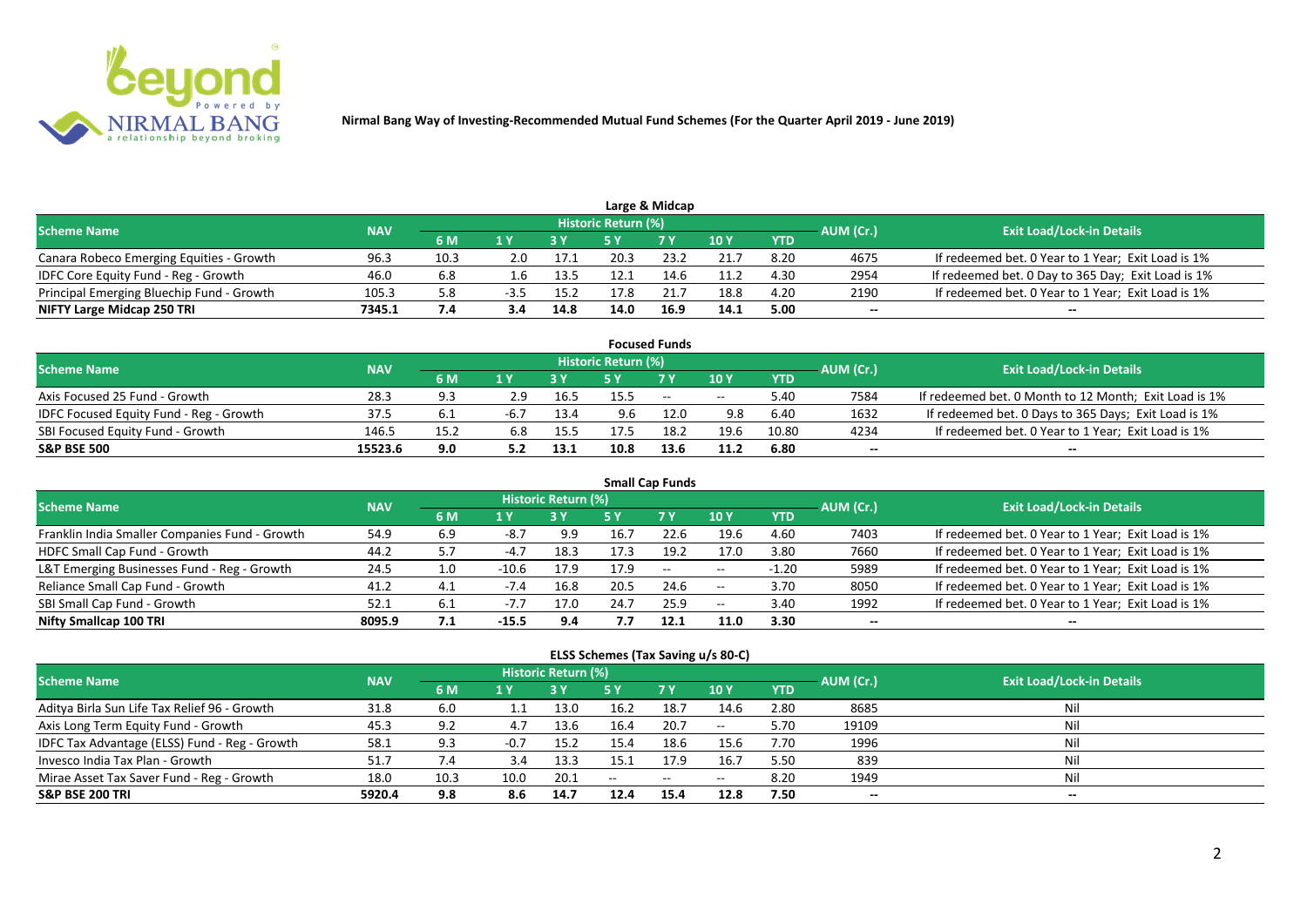

| <b>Contra/Value Fund</b>                  |            |     |     |                     |      |            |      |            |           |                                                       |  |  |  |
|-------------------------------------------|------------|-----|-----|---------------------|------|------------|------|------------|-----------|-------------------------------------------------------|--|--|--|
| <b>Scheme Name</b>                        | <b>NAV</b> |     |     | Historic Return (%) |      |            |      |            | AUM (Cr.) | <b>Exit Load/Lock-in Details</b>                      |  |  |  |
|                                           |            | 6 M | 1 Y |                     |      | <b>7 Y</b> | 10Y  | <b>YTD</b> |           |                                                       |  |  |  |
| Kotak India EQ Contra Fund - Reg - Growth | 53.8       | 9.8 | 7.9 | 15.9                | 12.  | 15.4       | 13.5 | 7.60       | 811       | If redeemed bet. 0 Year to 1 Year; Exit Load is 1%    |  |  |  |
| Tata Equity P/E Fund - Reg - Growth       | 137.0      |     |     | 16.6                | 15.7 | 18.2       | 16.1 | 4.60       | 5464      | If redeemed bet. 0 Month to 12 Month; Exit Load is 1% |  |  |  |
| UTI Value Opportunities Fund - Growth     | 61.9       | 8.5 | 3.5 | 10.5                | 9.4  | 12.5       | 12.9 | 6.00       | 4551      | If redeemed bet. 0 Year to 1 Year; Exit Load is 1%    |  |  |  |
| Nifty 500 TRI                             | 14589.9    | 9.6 |     | 14.4                | 12.2 | 15.2       | 12.3 | 7.30       | --        | $- -$                                                 |  |  |  |

| Sector/Thematic                                                           |            |        |               |                            |      |           |                          |            |           |                                                    |  |  |  |
|---------------------------------------------------------------------------|------------|--------|---------------|----------------------------|------|-----------|--------------------------|------------|-----------|----------------------------------------------------|--|--|--|
| <b>Scheme Name</b>                                                        | <b>NAV</b> |        |               | <b>Historic Return (%)</b> |      |           |                          |            | AUM (Cr.) | <b>Exit Load/Lock-in Details</b>                   |  |  |  |
|                                                                           |            | 6 M    | 1 Y           | <b>3 Y</b>                 | 5 Y  | <b>7Y</b> | <b>10Y</b>               | <b>YTD</b> |           |                                                    |  |  |  |
| Canara Robeco Consumer Trends Fund - Reg - Growth                         | 39.5       | 7.2    | 3.9           | 16.0                       | 15.9 | 17.7      | $\sim$ $-$               | 4.90       | 327       | If redeemed bet. 0 Year to 1 Year; Exit Load is 1% |  |  |  |
| Mirae Asset Great Consumer Fund - Growth                                  | 34.5       | 4.5    | $3.0^{\circ}$ | 16.9                       | 15.6 | 18.0      | $\overline{\phantom{a}}$ | 0.80       | 742       | If redeemed bet. 0 Year to 1 Year; Exit Load is 1% |  |  |  |
| ICICI Prudential Technology Fund - Growth                                 | 57.1       | 3.1    | 7.1           | 10.9                       | 13.8 | 17.8      | 21.4                     | 0.90       | 476       | If redeemed bet. 0 Day to 15 Day; Exit Load is 1%  |  |  |  |
| Reliance Pharma Fund - Growth                                             | 144.7      | $-4.1$ | 5.0           | 2.9                        |      | 14.3      | 19.0                     | $-3.30$    | 2711      | If redeemed bet. 0 Year to 1 Year; Exit Load is 1% |  |  |  |
| ICICI Prudential Banking and Financial Services Fund -<br>Retail - Growth | 69.7       | 20.3   | 15.0          | 23.6                       | 19.0 | 23.0      | 20.0                     | 14.60      | 3068      | If redeemed bet. 0 Day to 15 Day; Exit Load is 1%  |  |  |  |
| Reliance Banking Fund - Growth                                            | 303.9      | 18.5   | 12.7          | 20.9                       | 16.0 | 19.0      | 17.6                     | 14.70      | 2991      | If redeemed bet. 0 Year to 1 Year; Exit Load is 1% |  |  |  |
| Nifty 500 TRI                                                             | 14589.9    | 9.6    | 6.6           | 14.4                       | 12.2 | 15.2      | 12.3                     | 7.30       | $- -$     | $\overline{\phantom{a}}$                           |  |  |  |

| <b>Dynamic Asset Allocation Funds</b>            |                   |      |      |                            |      |           |            |            |           |                                                         |  |  |  |
|--------------------------------------------------|-------------------|------|------|----------------------------|------|-----------|------------|------------|-----------|---------------------------------------------------------|--|--|--|
| <b>Scheme Name</b>                               |                   |      |      | <b>Historic Return (%)</b> |      |           |            |            |           | <b>Exit Load/Lock-in Details</b>                        |  |  |  |
|                                                  | <b>NAV</b><br>6 M |      | 1 Y  |                            | 5 Y  | <b>7Y</b> | <b>10Y</b> | <b>YTD</b> | AUM (Cr.) |                                                         |  |  |  |
| ICICI Prudential Balanced Advantage Fund - Reg - |                   |      |      |                            |      |           |            |            |           |                                                         |  |  |  |
| Growth                                           | 36.3              | 6.8  | 7.3  | 10.5                       | 11.0 | 13.9      | 13.3       | 4.90       | 29034     | If redeemed bet. 0 Year to 1 Year; Exit Load is 1%      |  |  |  |
| Invesco India Dynamic Equity Fund - Growth       | 29.2              |      | 1.9  | 10.8                       | 10.7 | 14.5      | 13.2       | 5.90       | 1007      | If redeemed bet. 0 Month to 3 Month; Exit Load is 0.25% |  |  |  |
| SBI Dynamic Asset Allocation Fund - Reg - Growth | 13.4              | 2.4  | 2.5  | 8.2                        | --   | $- -$     | $- -$      | 2.20       | 649       | If redeemed bet. 0 Month to 12 Month; Exit Load is 1%   |  |  |  |
| NIFTY 50 Hybrid Composite Debt 65:35 Index       | 10127.5           | 10.0 | 12.7 | 12.5                       | 10.8 | 12.8      | 10.8       | 8.00       | --        | $- -$                                                   |  |  |  |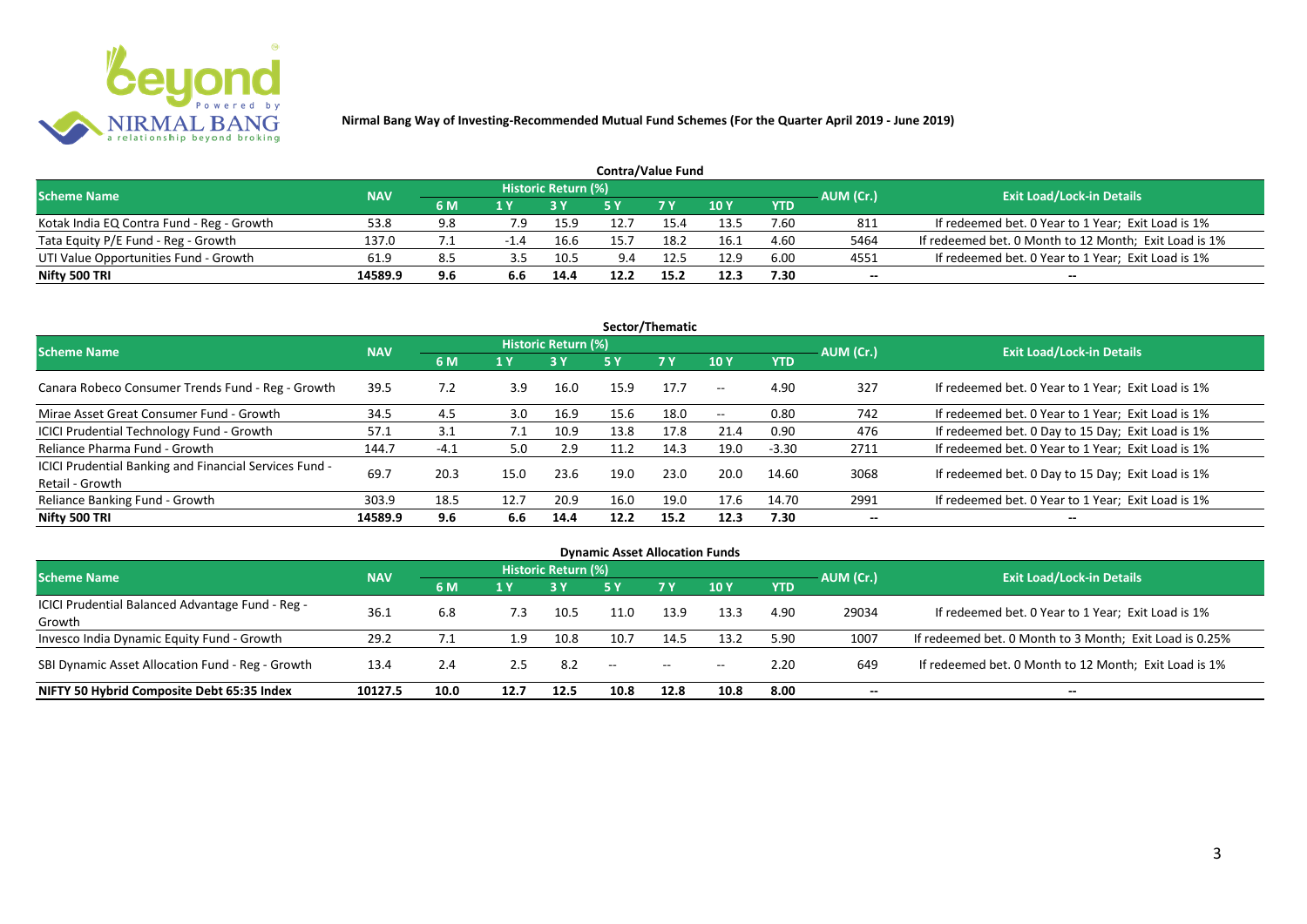

| <b>Hybrid Aggressive</b>                        |            |      |        |                     |       |               |            |            |           |                                                       |  |  |  |
|-------------------------------------------------|------------|------|--------|---------------------|-------|---------------|------------|------------|-----------|-------------------------------------------------------|--|--|--|
| <b>Scheme Name</b>                              | <b>NAV</b> |      |        | Historic Return (%) |       |               |            |            | AUM (Cr.) | <b>Exit Load/Lock-in Details</b>                      |  |  |  |
|                                                 |            | 6 M  | 1 Y    |                     | 5 Y   | 7 Y           | <b>10Y</b> | <b>YTD</b> |           |                                                       |  |  |  |
| HDFC Hybrid Equity Fund - Growth                | 55.2       | 9.2  | 7.8    | 11.6                | 8.7   | 11.9          | 11.6       | 7.50       | 22384     | If redeemed bet. 0 Year to 1 Year; Exit Load is 1%    |  |  |  |
| ICICI Prudential Equity & Debt Fund - Growth    | 137.4      | 8.5  | 8.4    | 13.8                | 13.5  | 16.4          | 15.5       | 7.30       | 26129     | If redeemed bet. 0 Year to 1 Year; Exit Load is 1%    |  |  |  |
| Mirae Asset Hybrid - Equity Fund - Reg - Growth | 15.1       | 9.0  | 11.4   | 13.7                | $- -$ | $\sim$ $\sim$ | $- -$      | 7.70       | 1843      | If redeemed bet. 0 Year to 1 Year; Exit Load is 1%    |  |  |  |
| Reliance Equity Hybrid Fund - Growth            | 54.3       | 3.3  | $-0.5$ | 9.8                 |       | 14.7          | 13.6       | 2.80       | 11872     | If redeemed bet. 0 Month to 12 Month; Exit Load is 1% |  |  |  |
| Canara Robeco Equity Hybrid Fund - Growth       | 162.4      | 9.5  | 9.0    | 13.2                | 13.2  | 14.9          | 13.8       | 7.90       | 2124      | If redeemed bet. 0 Year to 1 Year; Exit Load is 1%    |  |  |  |
| NIFTY 50 Hybrid Composite Debt 65:35 Index      | 10127.5    | 10.0 | 12.7   | 12.5                | 10.8  | 12.8          | 10.8       | 8.00       | $- -$     |                                                       |  |  |  |
|                                                 |            |      |        |                     |       |               |            |            |           |                                                       |  |  |  |

| <b>Arbitrage Fund</b>                      |            |       |     |                            |     |     |     |            |           |                                                         |  |  |  |
|--------------------------------------------|------------|-------|-----|----------------------------|-----|-----|-----|------------|-----------|---------------------------------------------------------|--|--|--|
| <b>Scheme Name</b>                         | <b>NAV</b> |       |     | <b>Historic Return (%)</b> |     |     |     |            | AUM (Cr.) | <b>Exit Load/Lock-in Details</b>                        |  |  |  |
|                                            |            | 1 M . |     | 6 M                        |     | 2V  |     | <b>YTD</b> |           |                                                         |  |  |  |
| IDFC Arbitrage Fund - Reg - Growth         | 23.6       | 8.4   | 7.3 | 6.5                        |     |     | 6.2 | 7.00       | 3626      | If redeemed bet. 0 Month to 1 Month; Exit Load is 0.25% |  |  |  |
| Kotak Equity Arbitrage Fund - Reg - Growth | 26.7       |       |     | 6.2                        | b.5 | 6.3 | 6.3 | 6.60       | 12574     | If redeemed bet. 0 Day to 30 Day; Exit Load is 0.25%    |  |  |  |
| Reliance Arbitrage Fund - Growth           | 19.2       | 8.1   |     | 6.5                        |     |     | 6.4 | 6.90       | 8276      | If redeemed bet. 0 Month to 1 Month; Exit Load is 0.25% |  |  |  |

|                                          |            |     |     |                     |       | <b>Equity Saver</b> |       |            |           |                                                       |
|------------------------------------------|------------|-----|-----|---------------------|-------|---------------------|-------|------------|-----------|-------------------------------------------------------|
| <b>Scheme Name</b>                       | <b>NAV</b> |     |     | Historic Return (%) |       |                     |       |            |           | <b>Exit Load/Lock-in Details</b>                      |
|                                          |            | 6 M | 1 V |                     |       | <b>7Y</b>           | 10Y   | <b>YTD</b> | AUM (Cr.) |                                                       |
| Axis Equity Saver Fund - Reg - Growth    | 13.1       | 7.0 |     | 8.8                 | $- -$ | $\hspace{0.05cm}$   | $- -$ | 5.50       | 757       | If redeemed bet. 0 Month to 12 Month; Exit Load is 1% |
| HDFC Equity Savings Fund - Growth        | 37.4       | 6.3 |     | 11.3                | 8.9   | 9.6                 | 9.9   | 5.30       | 5758      | If redeemed bet. 0 Year to 1 Year; Exit Load is 1%    |
| Kotak Equity Savings Fund - Reg - Growth | 14.3       | 4.8 |     | 8.6                 | $-$   | $\sim$              | $- -$ | 3.50       | 2193      | If redeemed bet. 0 Year to 1 Year; Exit Load is 1%    |
| CRISIL Hybrid 50+50 - Moderate Index*    | $- -$      | --  | $-$ | $- -$               | --    | $-$                 | $- -$ | $- -$      | $-$       | $- -$                                                 |

| <b>Liquid Funds</b>                            |            |                |     |                            |     |                          |                          |                          |                          |                                  |  |  |  |
|------------------------------------------------|------------|----------------|-----|----------------------------|-----|--------------------------|--------------------------|--------------------------|--------------------------|----------------------------------|--|--|--|
| <b>Scheme Name</b>                             | <b>NAV</b> |                |     | <b>Historic Return (%)</b> |     |                          | <b>YTM</b>               | Avg                      | AUM (Cr.)                | <b>Exit Load/Lock-in Details</b> |  |  |  |
|                                                |            | 1 <sub>W</sub> | 2W  | 1 M                        | 3 M | 1Y                       |                          | <b>Maturity</b>          |                          |                                  |  |  |  |
| Axis Liquid Fund - Growth                      | 2088.2     | 7.5            | 1.4 |                            | '.4 |                          | 6.9                      | 0.11                     | 30460                    | Nil                              |  |  |  |
| Franklin India Liquid Fund - Super IP - Growth | 2820.0     | 7.4            | כ.י | 7.4                        | 7.6 |                          | 7.4                      | 0.09                     | 9643                     | Nil                              |  |  |  |
| Kotak Liquid Scheme - Reg - Growth             | 3813.9     | 7.2            |     | 7.0                        | 7.2 |                          | 6.8                      | 0.10                     | 27577                    | Nil                              |  |  |  |
| Reliance Liquid Fund - Growth                  | 4590.9     | 7.8            | 7.8 | 7.4                        | 7.5 | 7.6                      | 7.3                      | 0.13                     | 34422                    | Nil                              |  |  |  |
| UTI Liquid Cash Plan - Reg - Growth            | 3084.1     | 7.6            | כ.  |                            | '.4 |                          | 7.0                      | 0.12                     | 36731                    | Nil                              |  |  |  |
| <b>CRISIL Liquid Fund Index</b>                | $- -$      | 7.9            | 8.2 | 7.8                        | $-$ | $\overline{\phantom{a}}$ | $\overline{\phantom{a}}$ | $\overline{\phantom{a}}$ | $\overline{\phantom{a}}$ | $\overline{\phantom{a}}$         |  |  |  |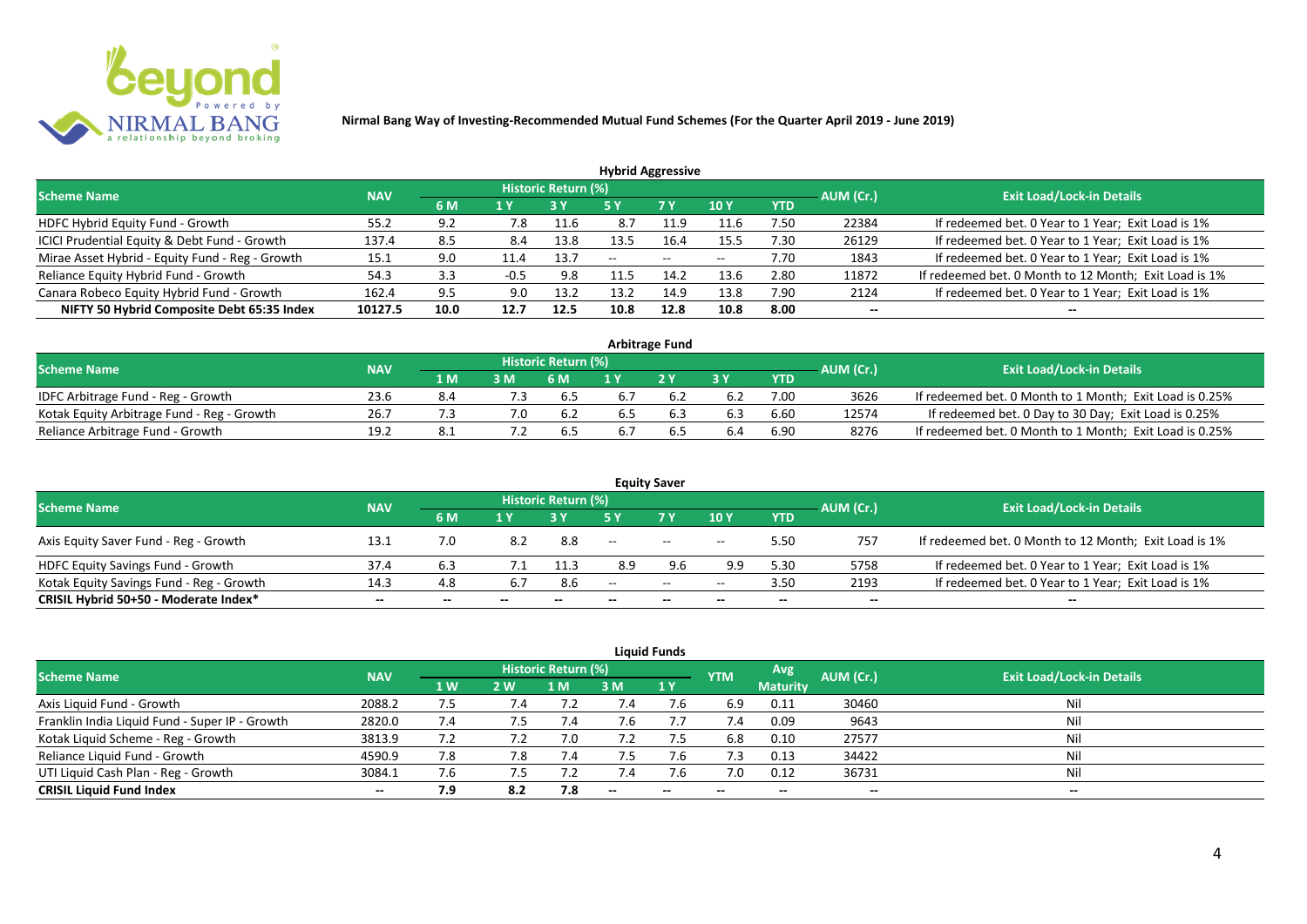

| Ultra Short Fund                                  |            |      |     |                            |       |                   |                          |                 |           |                                  |  |  |  |
|---------------------------------------------------|------------|------|-----|----------------------------|-------|-------------------|--------------------------|-----------------|-----------|----------------------------------|--|--|--|
| <b>Scheme Name</b>                                | <b>NAV</b> |      |     | <b>Historic Return (%)</b> |       |                   | <b>YTM</b>               | Avg             | AUM (Cr.) | <b>Exit Load/Lock-in Details</b> |  |  |  |
|                                                   |            | 1 M  | 3M  | 6 M                        |       | 3Y                |                          | <b>Maturity</b> |           |                                  |  |  |  |
| Aditya Birla Sun Life Savings Fund - Reg - Growth | 373.9      | 10.0 | 9.0 | 9.1                        | 8.8   | 8.0               | 8.4                      | 0.55            | 15387     | Nil                              |  |  |  |
| HDFC Ultra Short Term Fund - Reg - Growth         | 10.6       | 8.7  |     | 8.6                        | $-$   | $- -$             | 7.6                      | 0.44            | 5812      | Nil                              |  |  |  |
| IDFC Ultra Short Term Fund - Reg - Growth         | 10.7       | 9.4  | 8.7 | 8.7                        | $- -$ | $\hspace{0.05cm}$ | 7.6                      | 0.38            | 1986      | Nil                              |  |  |  |
| Kotak Savings Fund - Reg - Growth                 | 30.3       | 8.9  | 8.4 | 8.5                        | 8.2   | 7.4               | 7.9                      | 0.44            | 12689     | Nil                              |  |  |  |
| SBI Magnum Ultra Short Duration Fund - Growth     | 4194.4     | 8.7  | 8.3 | 8.5                        | 8.5   | 7.4               |                          | 0.40            | 8143      | Nil                              |  |  |  |
| <b>NIFTY Ultra Short Duration Debt Index</b>      | 3830.2     | 8.5  | 8.2 | 8.5                        | 8.5   | 7.6               | $\overline{\phantom{a}}$ | $- -$           | --        | $- -$                            |  |  |  |

| <b>Money Market Fund</b>                                   |            |                |       |                     |     |           |            |                 |           |                                  |  |  |  |
|------------------------------------------------------------|------------|----------------|-------|---------------------|-----|-----------|------------|-----------------|-----------|----------------------------------|--|--|--|
| <b>Scheme Name</b>                                         | <b>NAV</b> |                |       | Historic Return (%) |     |           | <b>YTM</b> | Avg             | AUM (Cr.) | <b>Exit Load/Lock-in Details</b> |  |  |  |
|                                                            |            | 1 <sub>M</sub> | 3 M   | 6 M                 | 1 Y | <b>3Y</b> |            | <b>Maturity</b> |           |                                  |  |  |  |
| Aditya Birla Sun Life Money Manager Fund - Reg -<br>Growth | 253.4      | 9.6            | 8.7   | 8.7                 | 8.5 | 7.5       | 7.7        | 0.56            | 11363     | Nil                              |  |  |  |
| ICICI Prudential Money Market Fund - Reg - Growth          | 261.9      | 9.0            | 8.4   | -8.4                | 8.2 | 7.3       | 7.6        | 0.43            | 9271      | Nil                              |  |  |  |
| Reliance Money Market Fund - Growth                        | 2858.1     | 9.3            | 8.7   | 8.7                 | 8.6 | 7.4       | 7.7        | 0.41            | 3952      | Nil                              |  |  |  |
| UTI Money Market Fund - Reg - Growth                       | 2125.1     | 9.4            | 8.6   | 8.6                 | 8.4 | 7.4       | 7.8        | 0.50            | 4932      | Nil                              |  |  |  |
| <b>CRISIL Liquid Fund Index</b>                            | $- -$      | 7.8            | $- -$ |                     |     |           | --         | $- -$           | $- -$     | $- -$                            |  |  |  |

| <b>Short Term Fund</b>                          |            |       |                                 |                            |                 |     |      |            |           |                                                      |  |  |  |
|-------------------------------------------------|------------|-------|---------------------------------|----------------------------|-----------------|-----|------|------------|-----------|------------------------------------------------------|--|--|--|
| <b>Scheme Name</b>                              | <b>NAV</b> |       |                                 | <b>Historic Return (%)</b> |                 |     |      | <b>Avg</b> | AUM (Cr.) | <b>Exit Load/Lock-in Details</b>                     |  |  |  |
|                                                 |            | 4 M / | <b>YTM</b><br>73 Y<br>3M<br>6 M |                            | <b>Maturity</b> |     |      |            |           |                                                      |  |  |  |
| Franklin India STIP - Growth                    | 4020.5     | 10.8  | 7.9                             | 10.2                       | 9.3             | 9.0 | 11.4 | 3.01       | 13260     | If redeemed bet. 0 Year to 1 Year; Exit Load is 0.5% |  |  |  |
| HDFC Short Term Debt Fund - Growth              | 20.9       | 12.6  | 10.4                            | 9.6                        | 8.8             |     | -8.2 | 1.58       | 7681      |                                                      |  |  |  |
| IDFC Bond Fund - Short Term Plan - Reg - Growth | 38.6       | 16.0  | 11.5                            | 10.7                       | 9.3             |     | 8.0  | 2.03       | 6985      | Nil                                                  |  |  |  |
| Kotak Bond Short Term Plan - Reg - Growth       | 35.3       | 15.1  |                                 | 10.3                       |                 |     | 8.4  | 2.67       | 8703      | Nil                                                  |  |  |  |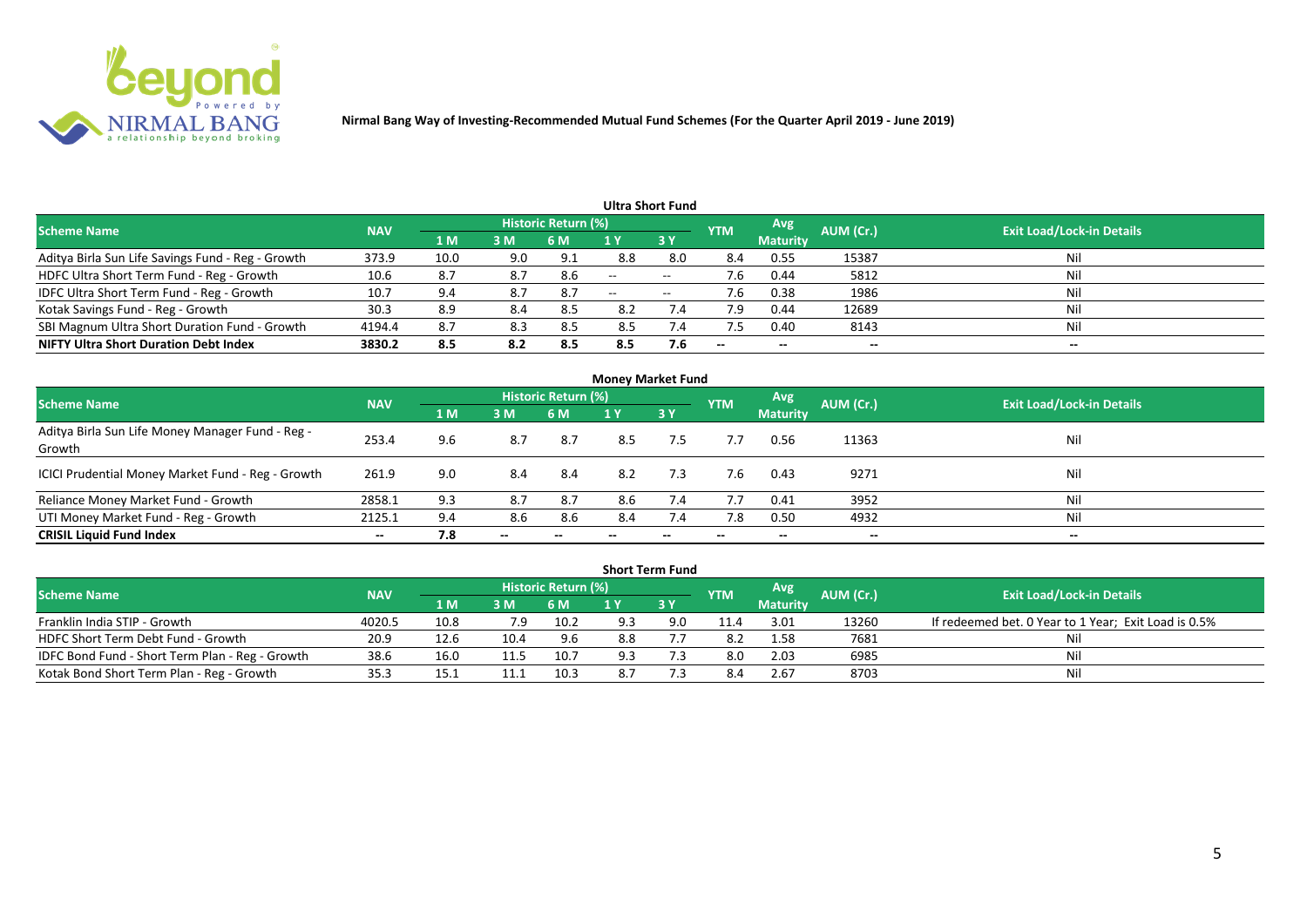

| <b>Low Duration Fund</b>                   |            |      |           |                     |     |      |                |                 |           |                                                          |  |  |  |
|--------------------------------------------|------------|------|-----------|---------------------|-----|------|----------------|-----------------|-----------|----------------------------------------------------------|--|--|--|
| <b>Scheme Name</b>                         | <b>NAV</b> |      |           | Historic Return (%) |     |      | <b>YTM</b>     | <b>Avg</b>      | AUM (Cr.) | <b>Exit Load/Lock-in Details</b>                         |  |  |  |
|                                            |            | 1 M  | <b>3M</b> | 6 M                 |     | 73 Y |                | <b>Maturity</b> |           |                                                          |  |  |  |
| DSP Low Duration Fund - Reg - Growth       | 13.7       | 4.9  | 6.9       | 8.0                 |     |      |                | 0.78            | 2886      | Nil                                                      |  |  |  |
| Franklin India Low Duration Fund - Growth  | 21.9       |      |           | 8.9                 | 8.8 | 8.7  | 10.5           | 1.13            | 7107      | If redeemed bet. 0 Months to 3 Months; Exit Load is 0.5% |  |  |  |
| IDFC Low Duration Fund - Reg - Growth      | 26.8       | 10.7 |           | 8.8                 | 8.4 |      |                | 0.83            | 3386      | Nil                                                      |  |  |  |
| UTI Treasury Advantage Fund - Reg - Growth | 2597.5     | 4.4  |           |                     | 7.8 |      | Q <sub>1</sub> | 0.55            | 5220      | Nil                                                      |  |  |  |

#### 1 M 3 M 6 M 1 Y 3 Y 16.6 12.4 11.1 9.3 7. NOFC Banking and PSU Debt Fund - Reg - Growth 15.2 16.6 12.4 11.1 9.3 7.7 8.7 2.59 3001 Nil<br>
Kotak Banking and PSU Debt Fund - Reg - Growth 42.9 19.3 12.6 11.3 9.6 8.0 8.5 4.24 1432 Nil Kotak Banking and PSU Debt Fund - Reg - Growth 42.9 19.3 12.6 11.3 9.6 8.0 8.5 4.24 1432<br>
UTI Banking & PSU Debt Fund - Reg - Growth 14.2 - 64.2 - 15.8 - 7.7 - 0.3 5.0 7.7 1.82 200 UTI Banking & PSU Debt Fund - Reg - Growth 14.2 -64.2 -15.8 -7.7 -0.3 5.0 7.7 1.82 200 Nil **Banking & PSU Bond Funds Scheme Name NAV AUM AUM AUM AUM AUM AUM AUM AUM AUM Exit Load/Lock-in Details**<br>**AUM AUM AUM AUM AUM AUM AUM AUM Exit Load/Lock-in Details Historic Return (%) Maturity**

| <b>Corporate Bond Funds</b> |  |  |
|-----------------------------|--|--|
|-----------------------------|--|--|

| <b>Scheme Name</b>                          | <b>NAV</b> |       |      | <b>Historic Return (%)</b> |     | <b>YTM</b> | <b>Avg</b>      | <b>AUM</b> (Cr.) | <b>Exit Load/Lock-in Details</b> |
|---------------------------------------------|------------|-------|------|----------------------------|-----|------------|-----------------|------------------|----------------------------------|
|                                             |            | 1 M . | 3 M  |                            | 3 Y |            | <b>Maturity</b> |                  |                                  |
| Franklin India Corporate Debt Fund - Growth | 66.5       |       | Q 1  | 10.4                       |     | 9.9        | 4.22            | 909              | Ni                               |
| HDFC Corporate Bond Fund - Growth           | 21.1       |       | 13.P | 11.6                       |     | 8.3        | 3.43            | 12684            | Nil                              |
| Kotak Corporate Bond Fund - Std - Growth    | 2507.9     |       |      | 10.4                       |     | 8.2        | 1.04            | 1637             | Nil                              |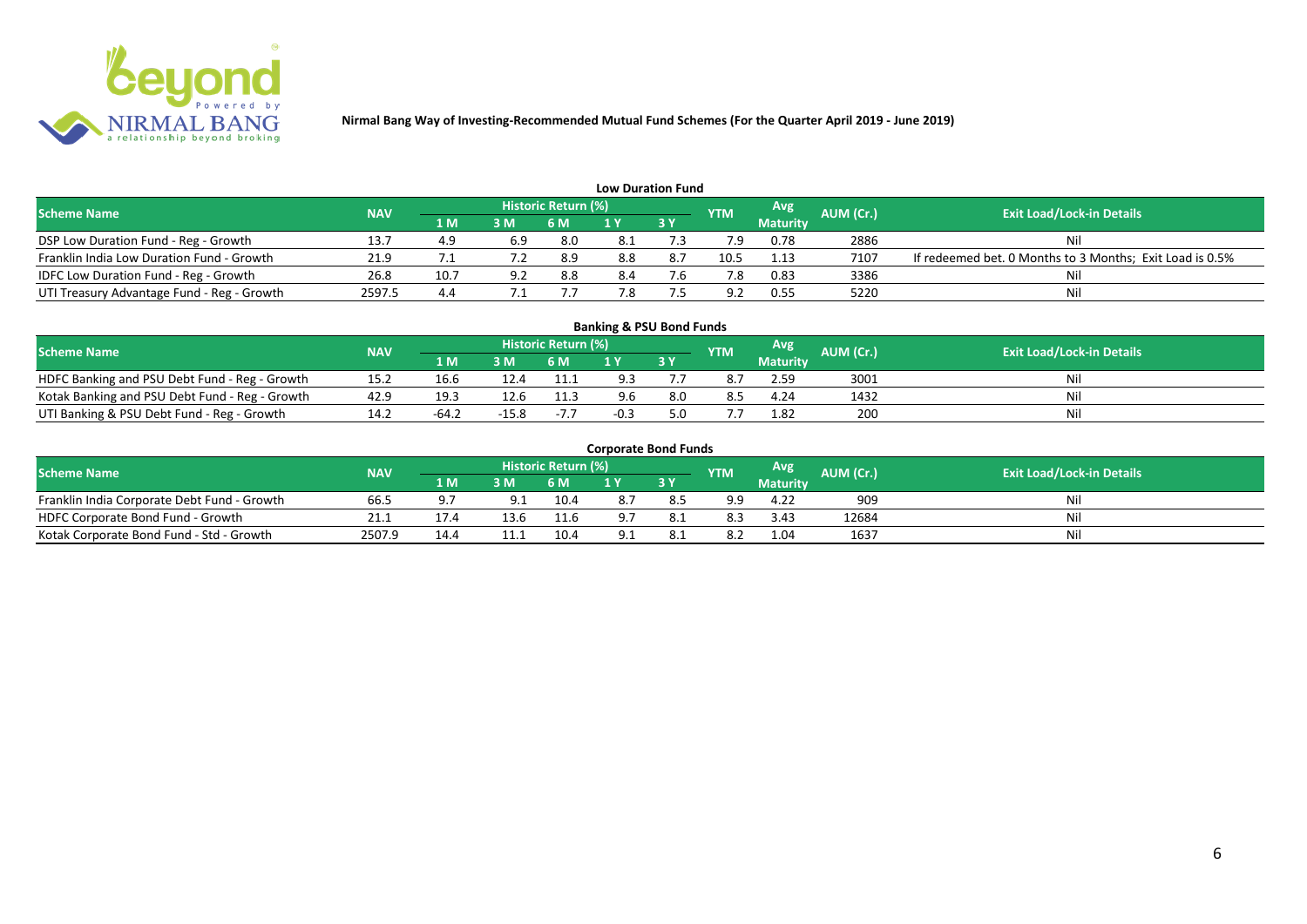

| Credit Risk Funds                         |            |         |        |                     |     |           |            |                               |           |                                                                       |  |  |
|-------------------------------------------|------------|---------|--------|---------------------|-----|-----------|------------|-------------------------------|-----------|-----------------------------------------------------------------------|--|--|
| <b>Scheme Name</b>                        | <b>NAV</b> |         |        | Historic Return (%) |     |           | <b>YTM</b> | <b>Avg</b><br><b>Maturity</b> | AUM (Cr.) | <b>Exit Load/Lock-in Details</b>                                      |  |  |
|                                           |            | 1 M     | 3M     | 6 M                 |     | <b>3Y</b> |            |                               |           |                                                                       |  |  |
|                                           |            |         |        |                     |     |           |            |                               |           | If redeemed bet. 0 Month to 12 Month; Exit Load is 3%, If             |  |  |
| Franklin India Credit Risk Fund - Growth  | 19.7       | 12.4    | 6.9    | 9.4                 | 8.7 | 8.6       | 11.4       | 3.38                          |           | 7229 redeemed bet. 12 Month to 24 Month; Exit Load is 2%, If redeemed |  |  |
|                                           |            |         |        |                     |     |           |            |                               |           | bet. 24 Month to 36 Month; Exit Load is 1%                            |  |  |
| HDFC Credit Risk Debt Fund - Reg - Growth | 15.4       | 13.1    | 11.0   | 9.0                 | 7.7 | 7.4       | 9.9        | 2.53                          | 15966     | If redeemed bet. 0 Month to 12 Month; Exit Load is 1%, If             |  |  |
|                                           |            |         |        |                     |     |           |            |                               |           | redeemed bet. 12 Month to 18 Month; Exit Load is 0.5%                 |  |  |
| Reliance Credit Risk Fund - Growth        | 25.4       | $-18.3$ | $-2.1$ | 3.1                 | 4.9 | 6.6       | 11.5       | 1.98                          | 9292      | If redeemed bet. 0 Month to 12 Month; Exit Load is 1%                 |  |  |
|                                           |            |         |        |                     |     |           |            |                               |           | If redeemed bet. 0 Month to 12 Month; Exit Load is 3%, If             |  |  |
| SBI Credit Risk Fund - Growth             | 29.8       | 1.6     | 4.5    | 6.6                 | 7.0 | 7.2       | 12.0       | 2.61                          | 5407      | redeemed bet. 12 Month to 24 Month; Exit Load is 1.5%, If             |  |  |
|                                           |            |         |        |                     |     |           |            |                               |           | redeemed bet. 24 Month to 36 Month; Exit Load is 0.75%                |  |  |

| <b>Dynamic Bond Fund</b>                        |            |      |       |                            |      |       |            |                 |           |                                                         |  |  |  |
|-------------------------------------------------|------------|------|-------|----------------------------|------|-------|------------|-----------------|-----------|---------------------------------------------------------|--|--|--|
| <b>Scheme Name</b>                              | <b>NAV</b> |      |       | <b>Historic Return (%)</b> |      |       | <b>YTM</b> | Avg             | AUM (Cr.) | <b>Exit Load/Lock-in Details</b>                        |  |  |  |
|                                                 |            | 1 M  | 3M    | 6 M                        |      | 3Y    |            | <b>Maturity</b> |           |                                                         |  |  |  |
| Axis Dynamic Bond Fund - Growth                 | 19.2       | 22.1 | 16.0  | 12.1                       | 9.7  |       | 8.6        | 6.80            | 135       | Nil                                                     |  |  |  |
| ICICI Prudential All Seasons Bond Fund - Growth | 23.5       | 17.8 | 14.3  | 11.2                       | 8.5  | 8.8   | 8.7        | 4.74            | 2647      | If redeemed bet. 0 Month to 1 Month; Exit Load is 0.25% |  |  |  |
| IDFC D B F - Reg - Growth (Re-Launched)         | 22.7       | 27.9 | 19.1  | 12.8                       | 10.6 | 8.0   | 8.3        | 8.16            | 1919      | Nil                                                     |  |  |  |
| Kotak Dynamic Bond Fund - Reg - Growth          | 24.6       | 20.3 | 14.5  | 13.4                       | 11.0 | 8.8   | -8.7       | 5.60            | 597       | Nil                                                     |  |  |  |
| CRISIL Corporate Bond Composite Index*          | $- -$      | --   | $- -$ |                            |      | $- -$ | $- -$      | --              | --        | $- -$                                                   |  |  |  |

| <b>Gilt Funds</b>                               |            |      |      |                     |     |      |            |                 |           |                                                     |  |  |  |
|-------------------------------------------------|------------|------|------|---------------------|-----|------|------------|-----------------|-----------|-----------------------------------------------------|--|--|--|
| <b>Scheme Name</b>                              | <b>NAV</b> |      |      | Historic Return (%) |     |      | <b>YTM</b> | Avg             | AUM (Cr.) | <b>Exit Load/Lock-in Details</b>                    |  |  |  |
|                                                 |            | 1 M  | 3 M  | 6 M.                | 1 Y | 73 Y |            | <b>Maturity</b> |           |                                                     |  |  |  |
| IDFC G Sec Fund - Invt Plan - Reg - Growth (Re- | 22.7       | 29.9 | 22.0 | 15.4                |     | 8.6  | 8.2        | 9.38            | 422       | Nil                                                 |  |  |  |
| launched)                                       |            |      |      |                     |     |      |            |                 |           |                                                     |  |  |  |
| Reliance Gilt Securities Fund - Growth          | 25.4       | 27.6 | 18.4 | 14.5                |     | 9.3  | 7.8        | 9.01            | 962       | If redeemed bet. 0 Day to 7 Day; Exit Load is 0.25% |  |  |  |
| UTI Gilt Fund - Growth                          | 41.6       | 20.0 | 16.4 | 12.2                | 8.9 | Q 1  | 7.4        | 5.42            | 475       | Nil                                                 |  |  |  |